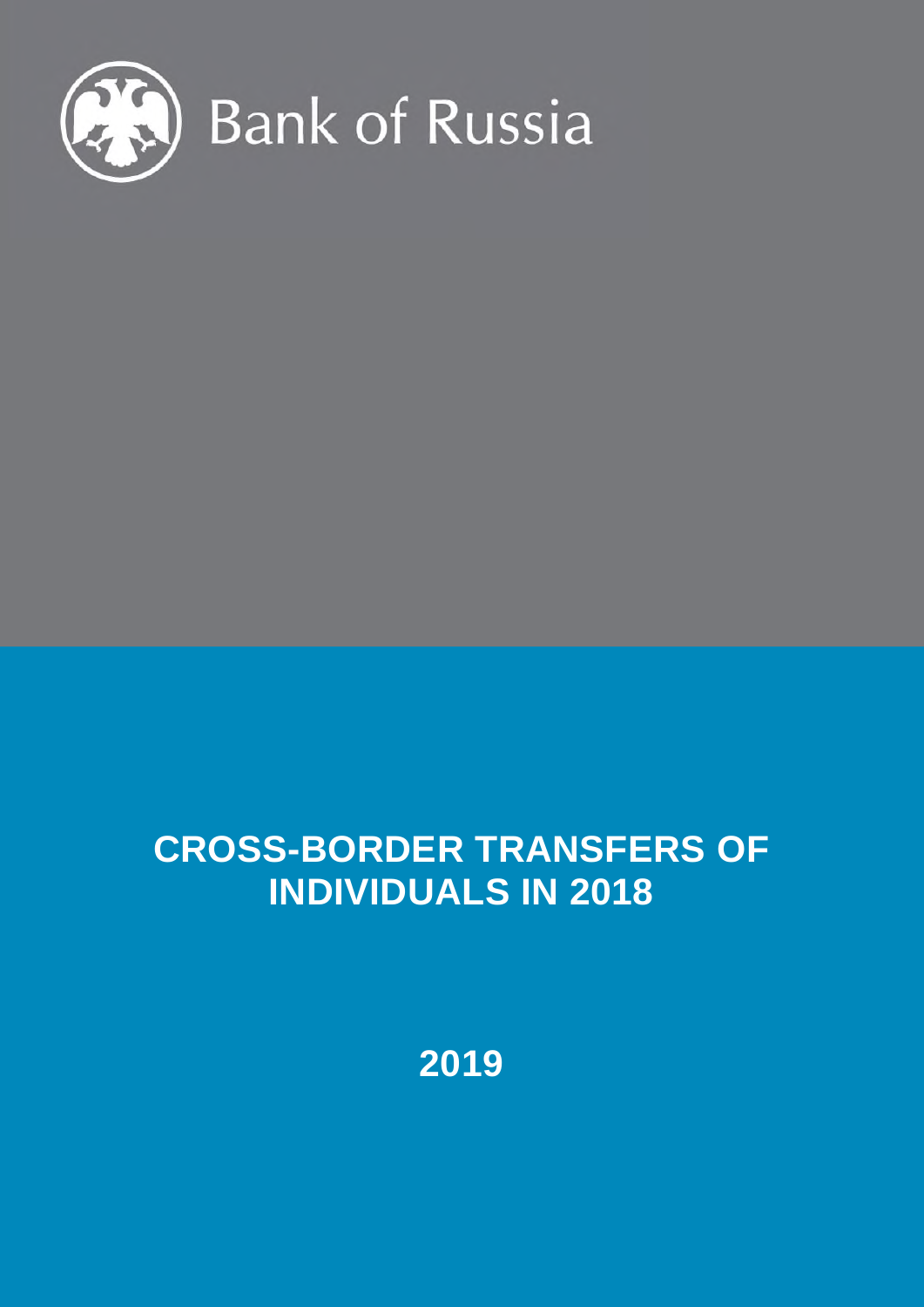In 2018, total cross-border remittances by both resident and non-resident individuals<sup>1</sup> increased by 8.8% on the 2017 outcome reaching \$70.3 billion. The negative balance on cross-border remittances by individuals widened by 10.2% to \$25.4 billion.



**Transfers from the Russian Federation abroad** by individuals increased by 9.1% from \$43.8 billion in 2017 to \$47.8 billion in 2018 due to the growth of remittances to both non-CIS (by 11.7%) and the CIS countries (by 2.9%).

Like a year earlier, remittances were mostly *sent* by *residents,* whose share in total transfers abroad grew from 71.4% in 2017 to 77.5% in the reporting period. In 2018, residents' overseas remittances totalled \$37.1 billion (against \$31.3 billion in 2017), including \$31.3 billion transferred to non-CIS countries (against \$26.6 billion in 2017). Non-residents transferred abroad \$10.8 billion (against \$12.5 billion a year earlier).

*The composition* of residents' cross-border remittances by purpose was dominated by *funds' transfers to their own accounts* in foreign banks (\$18.3 billion against \$14.4 billion in 2017). Their share in total resident individuals' transfers grew from 46.1% to 49.4%. Two thirds of the amount were transferred to banks in Switzerland, the United Kingdom, the United States of America, Spain, and Monaco.

 $\overline{a}$ 

**COMPOSITION OF MONEY TRANSFERS BY RESIDENT INDIVIDUALS FROM THE RUSSIAN FEDERATION IN 2017 AND 2018, BY PURPOSE**



In 2018, residents' *remittances without a quid pro quo* slightly decreased to \$4.4 billion, or by 3.2%, with their share in outgoing transfers reducing from 14.5% to 11.9%. The bulk of transactions represented remittances made by labour migrants from the CIS countries, primarily Uzbekistan, Kyrgyzstan, Armenia, and Azerbaijan (a total of \$1.5 billion against \$1.3 billion a year before). The volume of individuals' remittances without a quid pro quo to China somewhat dropped (to \$0.6 billion from \$0.7 billion a year earlier). Traditionally, an overwhelming part of remittances without a quid pro quo (88.2%) was made via payment systems (88.7% in 2017).

Total remittances *in payment for goods and services* stood at \$3.6 billion (against \$3.4 billion in 2017), however, their share dropped from 11.0% of the outgoing flows in 2017 to 9.8% in the reporting year. The main recipients of remittances in payment for *goods* were Japan, Italy, Germany, and the United States of America (in aggregate, over one-half of transfers under the category). Remittances' flows to those countries were most commonly associated with purchases of automobiles, furniture, and clothes. Top recipients of remittances in payment for *services* were the United Kingdom, Cyprus, the United States of America, and Switzerland.

Residents' transactions to *extend*, *service and repay loans* were as follows. Resident individuals provided \$2.0 billion in loans to foreign counterparties, a gain

<sup>&</sup>lt;sup>1</sup> Cross-border remittances of individuals are defined as cross-border wire money transfers by resident and non-resi-

dent individuals (receipts of resident and non-resident individuals) effected with or without opening an account via credit institutions, including remittances via payment systems.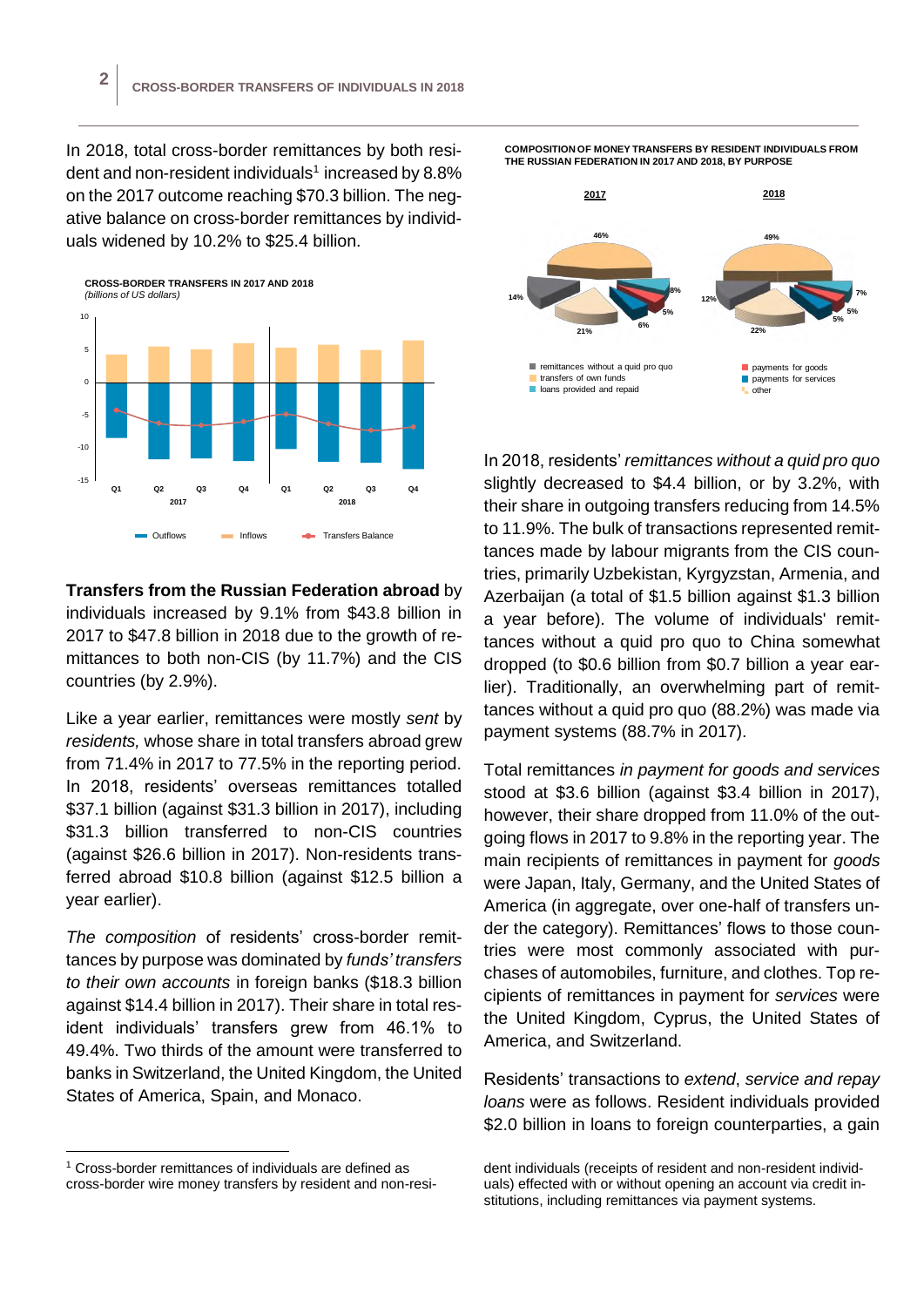of 5.3% on the preceding year's outcome. Loans were mostly extended to legal entities to their accounts with banks in Switzerland, the United States of America, Cyprus, and Latvia. Resident individuals transferred \$0.4 billion to repay and service previously attracted loans, which was 24.0% below the preceding year's aggregate. Total transfers under the category fell in 2018 by 1.2% to \$2.4 billion, and their share dropped from 7.8% to 6.5%.

Within the *geographic composition* of resident and non-resident individuals' remittances, transfers to non-CIS countries increased from \$30.9 billion in 2017 to \$34.6 billion in 2018.

Remittances to the CIS countries totalled \$13.3 billion in the reporting period against \$12.9 billion a year earlier. Combined volume of transfers to Uzbekistan, Tajikistan and Kyrgyzstan reached \$9.0 billion, representing 68.0% of all remittances to the CIS countries.

Individuals' transfers from the Russian Federation to the EAEU countries increased by 5.9% on the 2017 outcome reaching \$4.6 billion (constituting 9.6% of outflows). Their growth was driven primarily by labour migration across the Union's territory.

The main recipients of outgoing cross-border transfers were Switzerland, Uzbekistan, the United States of America, Tajikistan, the United Kingdom, and Kyrgyzstan. Remittances to those countries accounted for 48.9% (\$23.4 billion) of total transfers.

Among the countries, Switzerland remained the largest recipient of funds from the Russian Federation. Traditionally, that was associated with individuals' depositing their own funds in bank accounts in that jurisdiction. Remittances to Switzerland rose by 47.7% to \$9.2 billion in 2018 (constituting 19.2% of outflows).





Despite the fact that the US dollar remained in 2018 the main currency in interbank cross-border remittances of individuals, its share in outgoing cross-border transfers shrank to 48.3% from 51.8% in 2017. The share of transactions in euros was 25.4% (against 23.8% a year earlier), and that in Russian rubles was 20.6% (against 19.8%).

**Receipts of transfers by individuals in Russia** totalled \$22.5 billion in 2018, 8.0% more than in 2017 (\$20.8 billion). Like in previous years, most funds were remitted for the benefit of *Russian Federation residents* (\$19.7 billion, or 87.9% of inflows).

*The composition* of *inflows by purpose* was dominated by transfers of resident individuals from their accounts in foreign banks (*own funds transfers*). They grew in the reporting period by 7.2% to \$5.2 billion. The share of that category of receipts in inflows remained unchanged at 26.4%. In the reporting year, more than one-half of receipts (\$3.1 billion) came from resident individuals' accounts with banks in Switzerland, Italy, Cyprus, the United Kingdom, and the United States of America.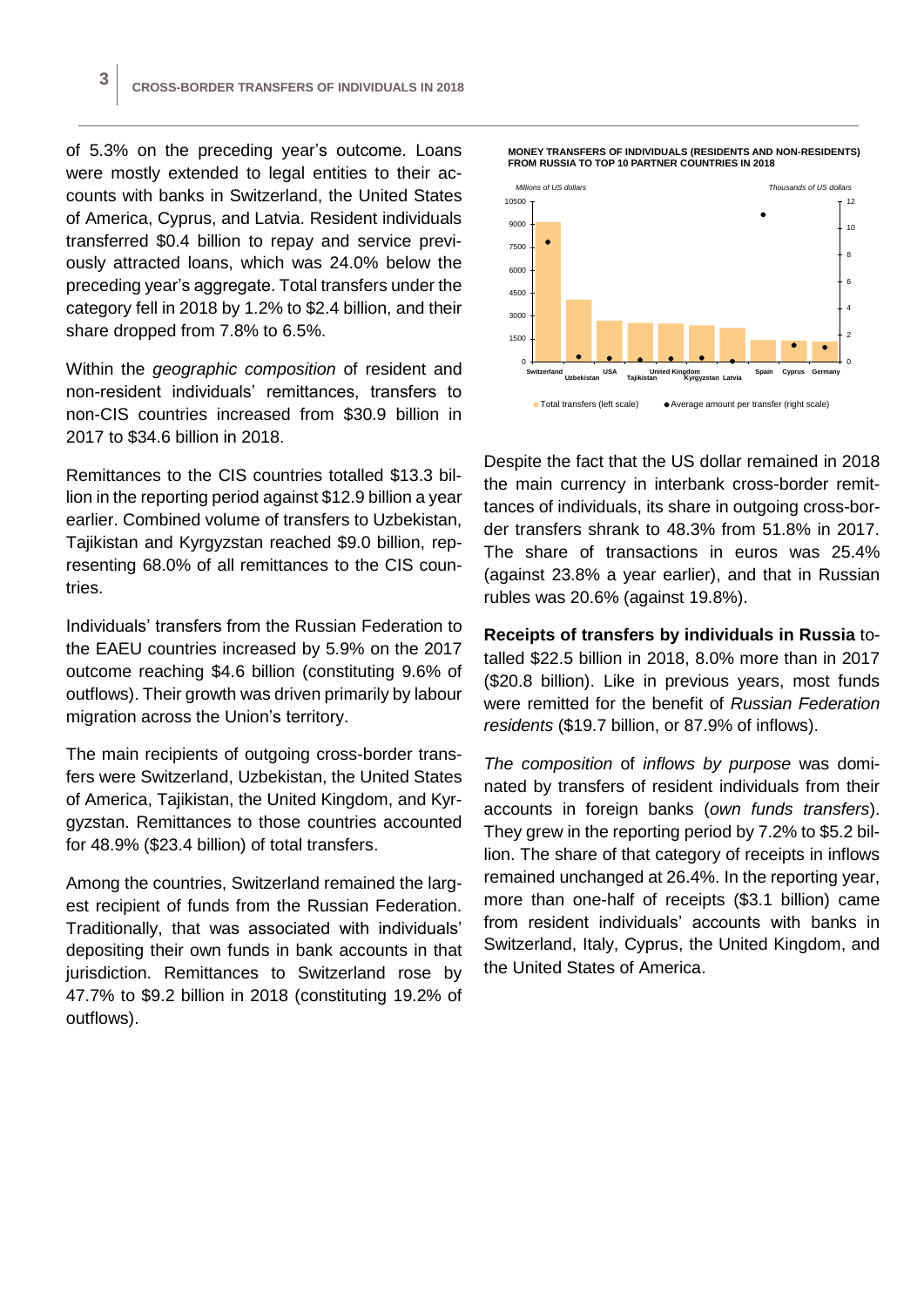





In 2018, cross-border *remittances without a quid pro quo* for the benefit of resident individuals declined by 2.8% to \$2.2 billion, with their share contracting by 1.2 pp to 11.4%. Remittances without a quid pro quo were received primarily from the EAEU countries, i.e. Kazakhstan (\$0.5 billion), Kyrgyzstan (\$0.2 billion), and Armenia (\$0.1 billion).

Inflows to the Russian Federation associated with *attracting, servicing and repayment of previously received loans* fell in 2018 by 40.9% to \$1.7 billion (representing 8.5% of inflows). Resident individuals received \$0.9 billion in borrowings from abroad, 22.9% less than in the previous year. Switzerland, Latvia, and the Netherlands were the main lenders with their transfers totalling \$0.6 billion. Principal and interest payments by non-resident individuals dropped by 52.9% to \$0.8 billion.

*Compensation of employees and other labour contracts-related receipts* by Russian residents fell in 2018 by 4.5% to \$2.1 billion, with the share of the category in inflows dropping to 10.5%.

*In the geographic composition* of inflows, remittances from non-CIS countries grew by 8.0% to \$18.9 billion. The bulk of inflows came from Switzerland, the United States of America, Latvia, the United Kingdom, and Germany totalling \$11.0 billion, contributing 58.3% of all transfers to Russian resident and non-resident individuals. The inflow of transfers from Switzerland, accounting for the largest share, rose by 36.0% to \$5.0 billion.

Remittances from the CIS countries also increased in 2018 by 8.0% from \$3.3 billion to \$3.6 billion. Remittances from the EAEU countries increased by 6.5% to \$2.5 billion (representing 11.3% of total receipts). Traditionally, Kazakhstan remained the main counterparty. In the reporting period, the amount of remittances from that country continued to grow totalling \$1.5 billion, which was partly associated with payments for goods and services in Russia. However, its share in aggregate inflows from the CIS and the EAEU countries decreased to 41.5% from 44.0% in 2017 and to 58.7% from 61.5% respectively.

The US dollar dominated *the currency composition* of inflows, though its share declined to 52.3% from 57.3% in 2017. The euro and the Russian ruble accounted for 26.2% and 16.8% of incoming transfers respectively (against 23.9% and 15.9% in 2017).

**The negative balance on cross-border remittances by** resident and non-resident **individuals** widened in 2018 to \$25.4 billion from \$23.0 billion a year earlier. The deficit in the balance on individuals' cross-border remittances with non-CIS countries (\$15.7 billion) expanded by 16.6% on the 2017 outcome, and with the CIS countries it gained 1.1% reaching \$9.7 billion.

Like in the year before, in 2018 the negative balance on cross-border remittances of individuals was registered with nearly all key non-CIS counterparties, except for the Netherlands, the UAE, and Singapore. Traditionally, Switzerland was the leading transfers' recipient with the deficit on transfers expanding 1.6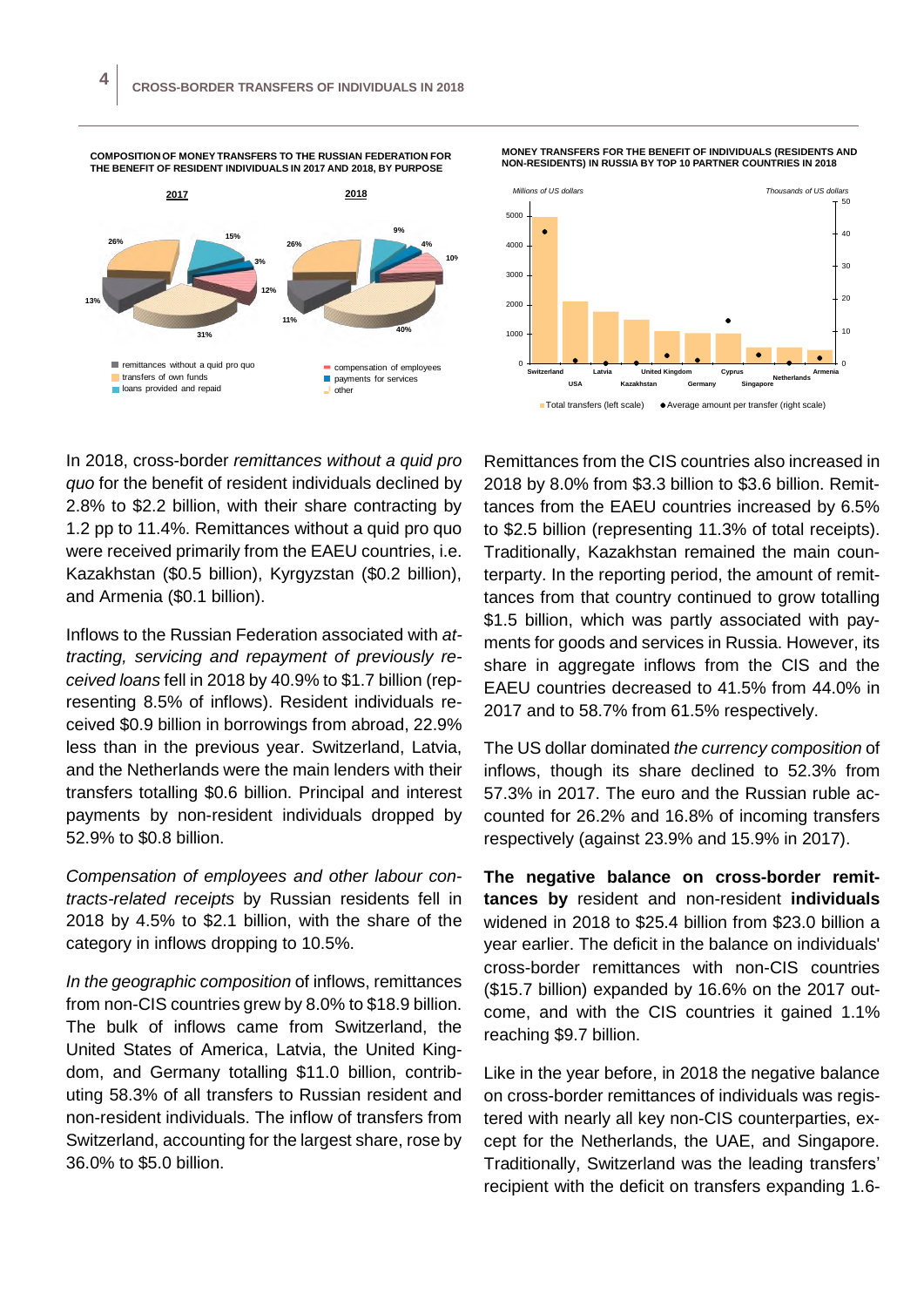times to \$4.2 billion. The negative balances on remittances reached \$1.4 billion with the United Kingdom, \$1.2 billion with Spain, and \$1.0 billion each with Monaco and China.

Like in the previous years, among the CIS countries, the most tangible deficits in the balance on cross-border remittances were registered with Uzbekistan (\$3.7 billion), Tajikistan (\$2.4 billion), and Kyrgyzstan (\$2.0 billion). The positive balances on individuals' cross-border remittances were registered with Kazakhstan (\$0.7 billion) and Turkmenistan (\$0.03 billion).

The combined negative balances on individuals' cross-border remittances with the EAEU countries widened in 2018 by 7.4% to \$2.1 billion.



**Turnover of cross-border transfers via payment systems**<sup>2</sup> within cross-border remittances by resident and non-resident individuals expanded in 2018 by 2.9% to \$12.1 billion. Transfers via payment systems accounted for 19.8% of cross-border outflows (against 21.0% a year earlier) and 11.8% of inflows (against 12.5% in 2017).

Money transfers' receipts of individuals in the Russian Federation rose by 1.7% to \$2.7 billion, whereas outgoing remittances increased by 3.2% to \$9.5 billion. Thus, the negative balance on cross-border

<sup>2</sup> The remittances data include transfers made via the following payment systems: BLIZKO, CONTACT, Western Union, Zolotaya Korona, UNISTREAM, LEADER Payment System (from January to March 2018), and data of Russian Post.

 $\overline{a}$ 

transfers via payment systems totalled \$6.8 billion, gaining 3.8% on the previous year's level.

Transactions with the CIS countries dominated incoming and outgoing remittances via payment systems, totalling \$7.5 billion or 78.7% of outflows and \$1.7 billion or 62.9% of inflows. Individuals transferred \$2.0 billion to non-CIS countries and received from them \$1.0 billion.

*In the geographical composition* of remittances via payment systems from Russia, top recipient countries in 2018 included Uzbekistan, Kyrgyzstan, Tajikistan, China, and Armenia. In aggregate, they accounted for 67.2% of outgoing remittances via payment systems.

Like in the preceding year, inflows from the major remitting countries to Russia (Kazakhstan, Kyrgyzstan, Armenia, the United States of America, and Uzbekistan) together accounted for more than one-half of all funds received by individuals in Russia (52.0%).

An average amount of remittance via payment systems from Russia declined by 7.4% from \$472 in 2017 to \$437 in 2018. An average incoming remittance for the benefit of an individual in Russia decreased from \$544 in 2017 to \$536 in 2018. Average amounts of outgoing remittances to non-CIS and the CIS countries in 2018 were \$970 and \$380 respectively. At the same time, average amounts of receipts from the CIS countries and non-CIS countries were \$568 and \$490 respectively.

According to the Bank of Russia's estimate, in 2018 a weighted average fee for a cross-border transfer via payment systems totalled 1.9% of the remittance amount, which was considerably below the global average of 7.01%.<sup>3</sup> Thus, on average, an \$8.5 fee was charged for an average outgoing remittance amount of \$437. Fees of Russian payment systems operators remained the lowest among the G20 countries.

 $3$  Remittance prices worldwide – Issue 28, December 2018, p.8